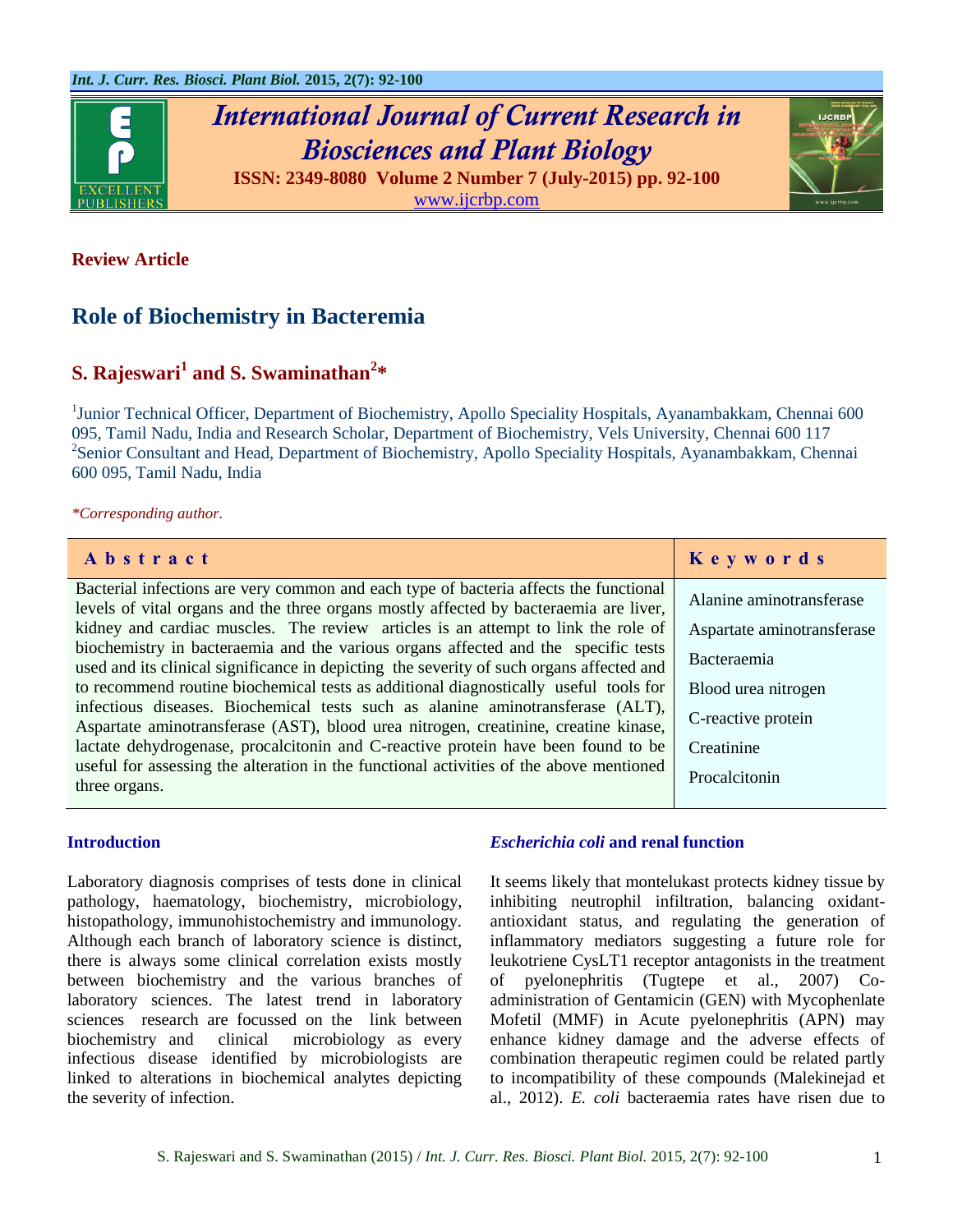rising rates of resistant organisms; little change occurred in susceptible *E. coli*. Although the severity of resistant infections, and their outcome, appear similar to susceptible *E. coli* in the setting studied, the increasing burden of highly resistant organisms is alarming and merits on-going surveillance (Schlakow et al., 2012) Several biochemical urine tests and derived indices are reported as useful in the diagnosis of acute renal failure (ARF) and its classification in prerenal (hypoperfusion) or intrarenal (acute tubular) necrosis. However, they have not been adequately studied in sepsis, the most frequent cause of ARF in Intensive Care Unit (ICU).Infusion of live *E. coli* induced systemic hyper dynamic sepsis with renal vasodilatation and increased renal blood flow (RBF). The urine protein  $(u/p)$ creatinine ratio did not change. Sustained Gram-negative sepsis induced a hyper dynamic state and hyperaemic ARF. Despite increased renal perfusion, urine sodium concentration (UNa), fractional excretion of sodium (FeNa) and fractional excretion of urine nitrogen (FeUn) decreased significantly. These findings suggest that, in sepsis, these urinary biochemical changes are not reliable markers of renal hypo-perfusion (Langenberg et al., 2012).

#### *E. coli* **and liver function**

Probiotic therapy can reduce plasma endotoxin levels and postpone alcoholic fatty liver disease (ALD) progression by altering the composition of the gut microbiota and up-regulating expression of the occluding protein in intestinal epithelial cells (Zhang et al., 2012) Concurrent treatment with an *E. coli* glycolipoprotein macromolecule that induced rheumatoid factors (RF), protected against carbon tetrachloride (CCL(4))-induced liver damage as measured by a highly significant decrease at 4 weeks in aspartate aminotransferase (AST) and alanine aminotransferase (ALT). RF induced by *E. coli* glycolipoprotein correlated with 'protection' from liver damage, indicating that the RF autoimmune response does not necessarily exacerbate liver disease (Nowak et al., 2007) Transgenic (TG) *E. coli* mice displayed reversed endothelial leakage index; reduced serum levels of AST, ALT, blood urea nitrogen (BUN), and creatinine; and improved survival. These data demonstrate that endothelial NF-kappa B-driven inflammatory response contributes minimally to systemic inflammation, but plays a pivotal role in septic multiple organ dysfunction and injury (MOD/I), suggesting that endothelium is mainly a target rather than a source of systemic inflammation (Xu H et al., 2010).

TNF-a concentration was lower in cidomycin group than in Non-alcoholicsteatohepatitis (NASH). Treatment with cidomycin showed its effect by significantly lowering serum ALT, AST and Tumor necrosis factors alpha (TNF-a) levels of NASH rats. Small intestinal bacteria overgrowth (SIBO) may decrease small intestinal movement in NASH rats. SIBO may be an important pathogenesis of NASH. And treatment with cidomycin by mouth can alleviate the severity of NASH (Wu et al., 2008). The Community-Acquired Pneumonia (CAP) patients who have higher BUN/Alb ratio are under higher risk of the development of need for ICU treatment. Low albumin level is a more valuable predictor than BUN/Alb ratio for prognosis of CAP (Akpinar et al., 2013). Procalcitonin (PCT), and to a lesser degree high sensitivity c reactive protein (hsCRP), improve the accuracy of currently recommended approaches for the diagnosis of CAP, thereby complementing clinical signs and symptoms. PCT is useful in the severity assessment of CAP (Müller et al., 2007) Patients with biochemical evidence of liver disease generate significantly lower serum CRP concentrations during bacteraemia than patients without liver dysfunction. Serum CRP concentrations should be interpreted with caution in patients with liver disease to diagnose and monitor bacterial sepsis (Mackenzie et al., 2006).

Cases with 42% of monomicrobial necrotizing fasciitis were found to be caused by Gram-negative organisms, mostly *E. coli*. These infections usually appeared in immunocompromised or postoperative patients, often presented with normal Creatine Kinase (CK) levels, and were associated with high mortality rates (Yahav et al., 2014). The model of bacterial multiple organ injury (MOI) in aged rats is reproduced successfully, and it mimics the pathogenesis of multiple organ dysfunction syndrome (MODS) which initiates from infection in the lungs. The model is simple and convenient to replicate with a high success rate. The MOI in the aged rats is characterized by the severity of the organ injury and a high mortality rate (Li et al., 2009)The serum PCT concentration can be used to effectively determine whether the acute asthma patients have bacterial infections in the respiratory tract, and to guide the use of antibiotics in the treatment of acute asthma exacerbations, which may substantially reduce unnecessary antibiotic use without compromising the therapeutic outcomes (Tang et al., 2013)soluble triggering receptor expressed on myeloid cells 1 (sTREM-1), PCT, and CRP levels are of no use in determining new fever caused by bacteraemia in ICU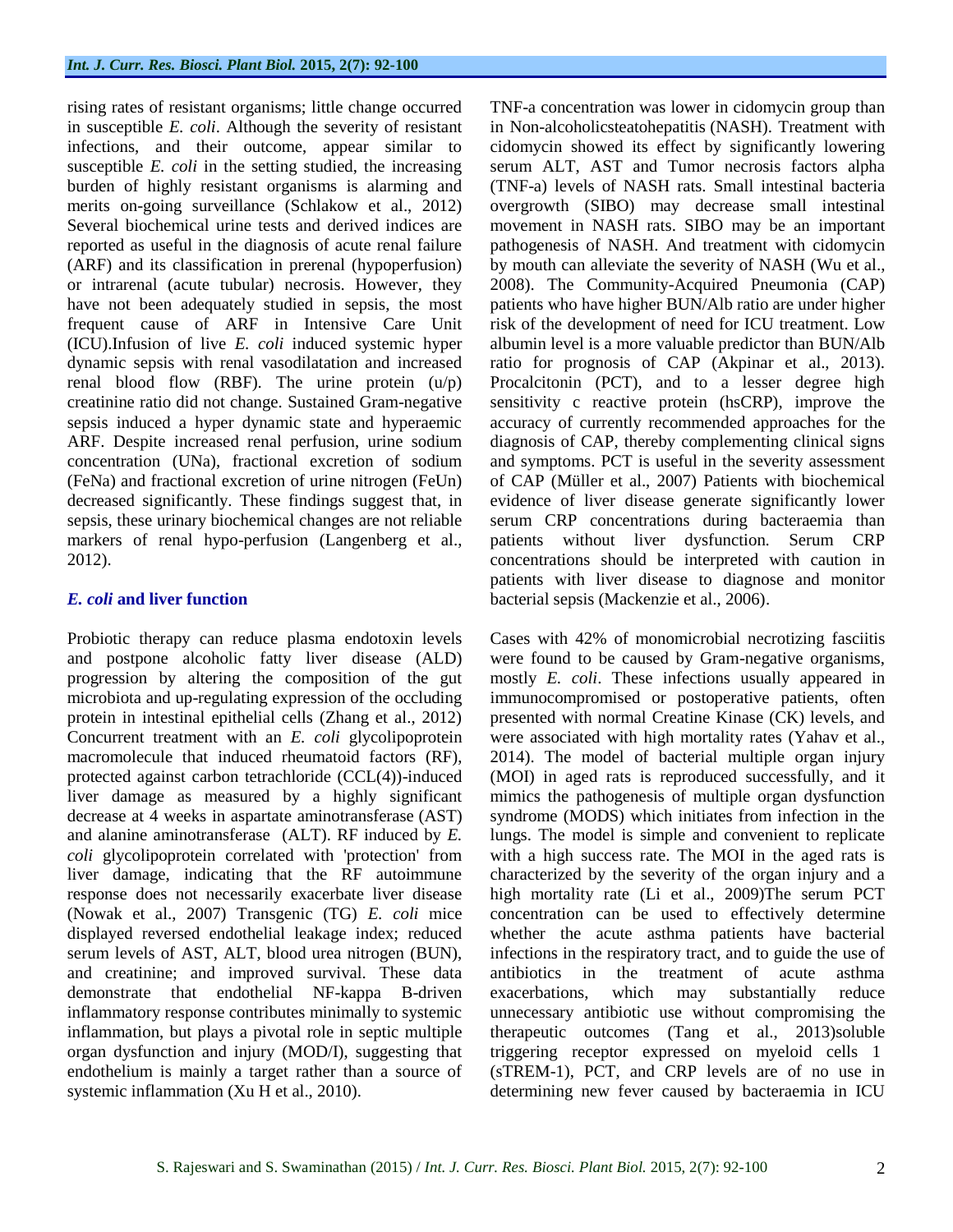patients, but sTREM-1 levels reflect the prognosis of bacteraemia (Su et al., 2012).

#### *Pseudomonas*

Assessment of the individual effect of each treatment regimen suggests a greater efficacy when colistin is combined with a second antibiotic to which the pseudomonas shows in vitro sensitivity. Changes in renal function should be monitored (Conway et al., 1997) Thrice daily aerosol tobramycin administration for 3 months is not associated with detectable eighth cranial nerve or renal toxicity. Transient emergence of tobramycin resistant *P. aeruginosa* may occur (Smith et al., 1989). Systemic therapy with amikacin plus ceftazidime causes mild hypomagnesaemia secondary to renal magnesium wasting even in the absence of a significant rise in circulating creatinine and urea (Von vigier et al., 2000)The combination of mental retardation, obesity, postaxial polydactyly, and bilateral renal hypoplasia were compatible with the diagnosis Bardet-Biedl syndrome (BBS). The combination of posterior urethral valve (PUV) and BBS is a rare condition that caused this early onset of renal failure and inappropriate obesity may guide us to the diagnosis (Valavai et al., 2009).

Colistin is a good option for treating infections caused by multidrug-resistant (MDR) gram-negative bacillus in patients with severe burn, as no other more effective drug is found (Zhang et al., 2009). No apnea or other evidence of neuromuscular blockade was noted in any of these patients who received prolonged treatment with colistin. No serious toxicity was observed in this group of patients who received prolonged intravenous colistin. Colistin should be considered as a therapeutic option (Falagas et al., 2000)

Congestive heart failure was the most common identifiable cause of a raised plasma urea concentration in about 36% of unselected patients. Among these, plasma creatinine concentration was found to be a more useful discriminant between prerenal uraemia and intrinsic renal failure than was the urea: creatinine ratio or the plasma urea concentration. A plasma creatinine concentration is greater than indicated intrinsic renal failure with a 90% probability (Morgan et al., 1977). Immunization with glycolipoprotein (GLP) protected mice against most biochemical changes were able to be challenged with live cells but did not protect GLPchallenged mice against the biochemical alterations assayed in the sera (Lynn et al., 1984) Zingerone therapy significantly protected liver from endotoxin induced inflammatory damage by down regulating biochemical as well as molecular markers of inflammation, thus providing evidence that zingerone is a potent antiinflammatory phytomedicine against hepatic inflammation induced by antibiotic mediated endotoxemia, suggesting, that zingerone treatment can be used as a co-therapy with antibiotics to reduced endotoxin induced inflammation during treatment of severe *Pseudomonas aeruginosa* infections (Kumar et al., 2014)

*Pseudomonas* is notorious for causing hospitalassociated infections, infection in burn patients, catheterassociated infections, chronic otitis media, eye infection, necrotizing pneumonia, septicaemia in new-borns and old debilitated persons, cystic fibrosis, malignancy and immunosuppression. It rarely causes antibiotic-associated diarrhoea, however, it can cause diarrhoea in immunocompromised patients and is also associated with neutropenic enterocolitis in patients with acute leukaemia, lymphoma and aplastic anaemia (De et al., 2009). Decreased metabolic activity of liver cells was associated with bacteremia leading to impaired bilirubin excretion and patients died despite appropriate antibiotic therapy. Isolated hyperbilirubinemia, thus, seemed to be an ominous prognostic sign in severe infection (Funada et al., 1995). A possible association of *Pseudomonas*  sepsis and Noma, with malnutrition playing a central role in causing both the diseases were highlighted in these patients (Vaidyanathan et al., 2005).

#### *Enterobacter*

All biochemical analyses showed statistically significant increase in the measured parameters due to bacterial infections except for urea which appear to be normal. A significant positive correlation was observed between lactate dehydrogenase (LDH) with creatinine. In the 7 days group, there were significant positive correlations between aspartate aminotransferase (AST) and alanine aminotransferase (ALT), erythrocyte sedimentation rate (ESR) with Urea and alkaline phosphatase (ALP) with Creactive protein (CRP). Many of these biomarkers will provide important new insights into pathophysiology and aid in the diagnosis and management of cardiovascular patients (Kholoud et al., 2013).The mean age of the patients with urinary tract infection (UTI) was 2.75 +/- 3.49 yr, which was significantly lower than in those without UTI. Levels for white blood cells, thrombocytes,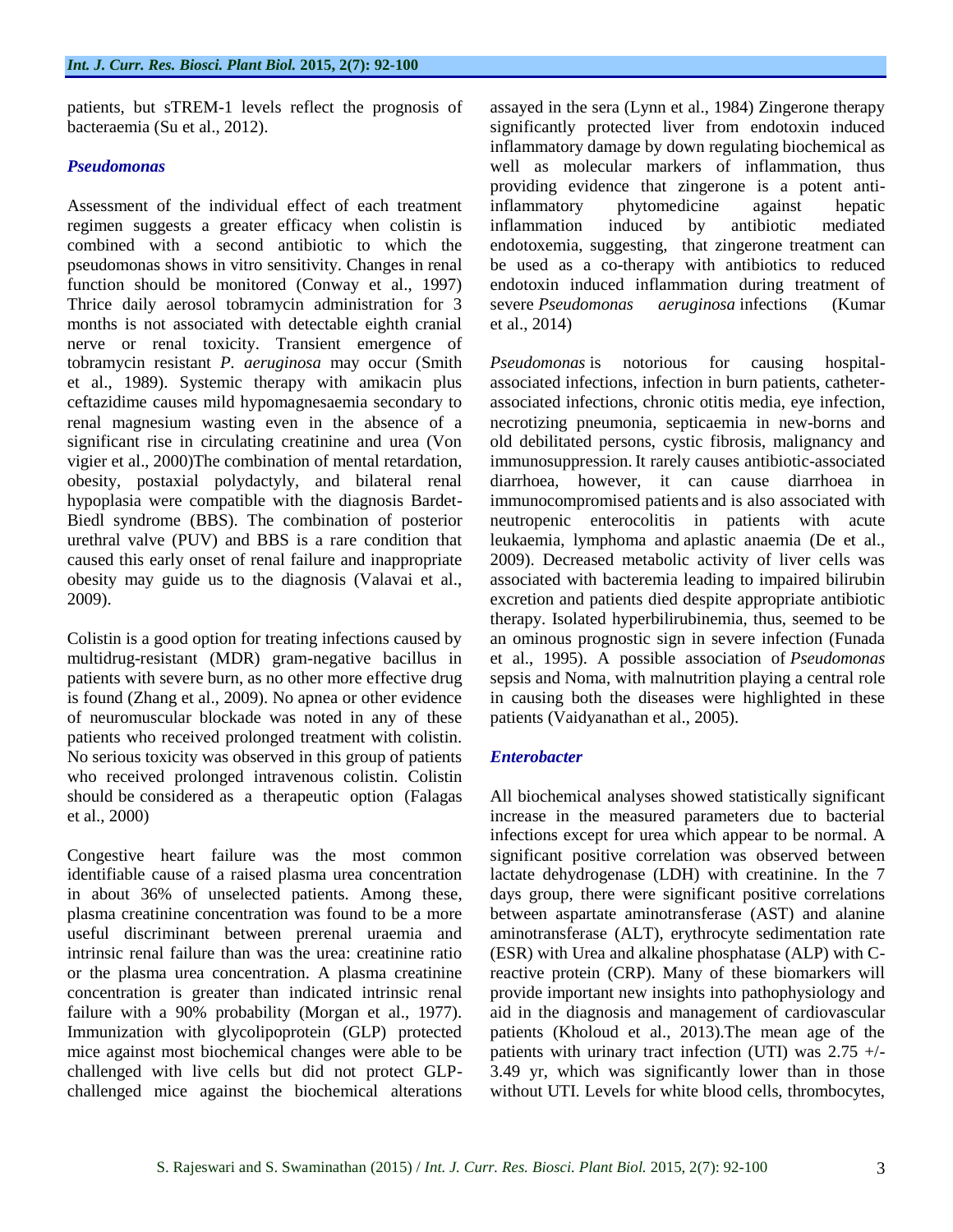ALT, and ALP were significantly higher in patients with UTI than in those without UTI. There were no significant differences between the groups with regard to serum albumin, bilirubin, AST, Gamma-glutamyl transferase (GGT), BUN, or creatinine levels, glomerular filtration rate, duration of disease, and Pediatric liver transplantation (PELD) scores. UTI is common in children with cirrhosis. It occurs more frequently in patients with biliary atresia than it does in patients with other types of chronic liver disease (CLD). In febrile children with chronic liver disease, UTI should be considered in the differential diagnosis (Baskin et al., 2007).

Quantitative metabolomics profiling of serum, plasma and urine discriminates between healthy and inflammatory bowel disease (IBD) subjects. However, our results show that the metabolic differences between the Crohn's disease (CD) and ulcerative colitis (UC) cohorts are less pronounced (Rudolf Schicho et al., 2012). Levels of blood urea nitrogen (BUN) and serum creatinine increased in two patients but returned to pretreatment levels within two weeks after therapy. No other adverse reactions were noted. Amikacin may replace gentamicin as initial therapy in serious gram-negative bacillary infections, particularly when resistance to gentamicin is a problem (Daikos et al., 1976) Using the Cockcroft and Gault method, the estimated creatinine clearance was ∼20 mL/min.1 Urinalysis showed pyuria with >50 white blood cells and many bacteria and patient was empirically treated with vancomycin and piperacillin/tazobactam (Brust et al., 2014).That alteration in the biochemical marker cytokine by the administration of staphylococcal enterotoxin B (SEB) to mice may be used as indicators of toxicity (Wood et al., 1995). Even in the course of a bacteraemia, there is a significant increase in the non-specific inflammatory parameters indicating the gravity of bacteraemia as well, with a constant risk of developing sepsis and septic shock. The importance of running and following-up the laboratory parameters herewith is emphasised for the purpose of detecting sepsis in a timely manner and administering an adequate therapy (Lukovac et al., 2013)

The two bacterial wall components, Staphylococcus aureus, peptidoglycan (PepG) and lipoteichoic acid (LTA), work together to cause systemic inflammation and multiple systems failure associated with Grampositive organisms (De kimpe et al., 1995). A study suggest the status of patients with methicillinresistant *Staphylococcus aureus* (MRSA)bacteraemia who did not survive was worse than those who did survive, but that infection-control team (ICT) consultation might significantly affect survival by recommendation of appropriate care and anti-MRSA drug use (Isobe et al., 2012). Significant factors for therapeutic effect were found to be platelet count, BUN, creatinine, and CRP, each measured before starting administration of anti-MRSA drugs; whether blood drug concentration was measured; and whether pneumonia or septicaemia was present. Consideration should be given to these five important factors when treating MRSA patients (Hayashi et al., 2005). All patients with a febrile, exanthemata's, multisystem illness, particularly one associated with menstruation or a staphylococcal infection, should be promptly evaluated and empirically treated for toxic shock syndrome (Tofte et al., 1982)

Treatment with 63.85 mg/kg of BT2-peg2-vancomycin every 12 hours was more active than all other treatment regimens evaluated, but was associated with high plasma BT2-peg2-vancomycin levels, decreased animal weight, increased kidney size, creatinine and BUN, and leucocytosis with tubulointerstitial nephritis. With optimization of pharmacokinetic parameters to prevent toxicity, BT2-peg2-vancomycin may be useful in the treatment of MRSA osteomyelitis (Karau et al., 2013). Vancomycin levels were not consistently measured in all neonates, resulting in late detection of subtherapeutic trough levels. Rifampin may be effective in the treatment of persistent Coagulase negative staphylococci (CoNS) infections in neonates. Outcome may be improved by adequate monitoring of vancomycin trough levels (van der Lugt et al., 2010). Infection is an important risk factor for morbidity and mortality in patients with systemic lupus erythematosus (SLE) and major infection accounts for 32% of deaths in SLE. The long-term use of corticosteroids and immunosuppressive agents contributes to this risk Corticosteroids lead to fibrotic and retracted cardiac valve leaflet tissue, which increases the risk of valvular dysfunction and infective endocarditis (IE) in patients with SLE. A patient with SLE who developed *S. aureus* endocarditis with multiple brain and cutaneous septic emboli following dental work (Liao et al., 2004)

Distamycin could be prescribed in some patients with elevated CK values. A cut-off value of baseline CK for use of daptomycin needs to be determined (Olivia et al., 2013). Thromboelastographic showed increasing hypercoagulability from 12 h and onwards, whereas the platelet numbers declined slightly throughout the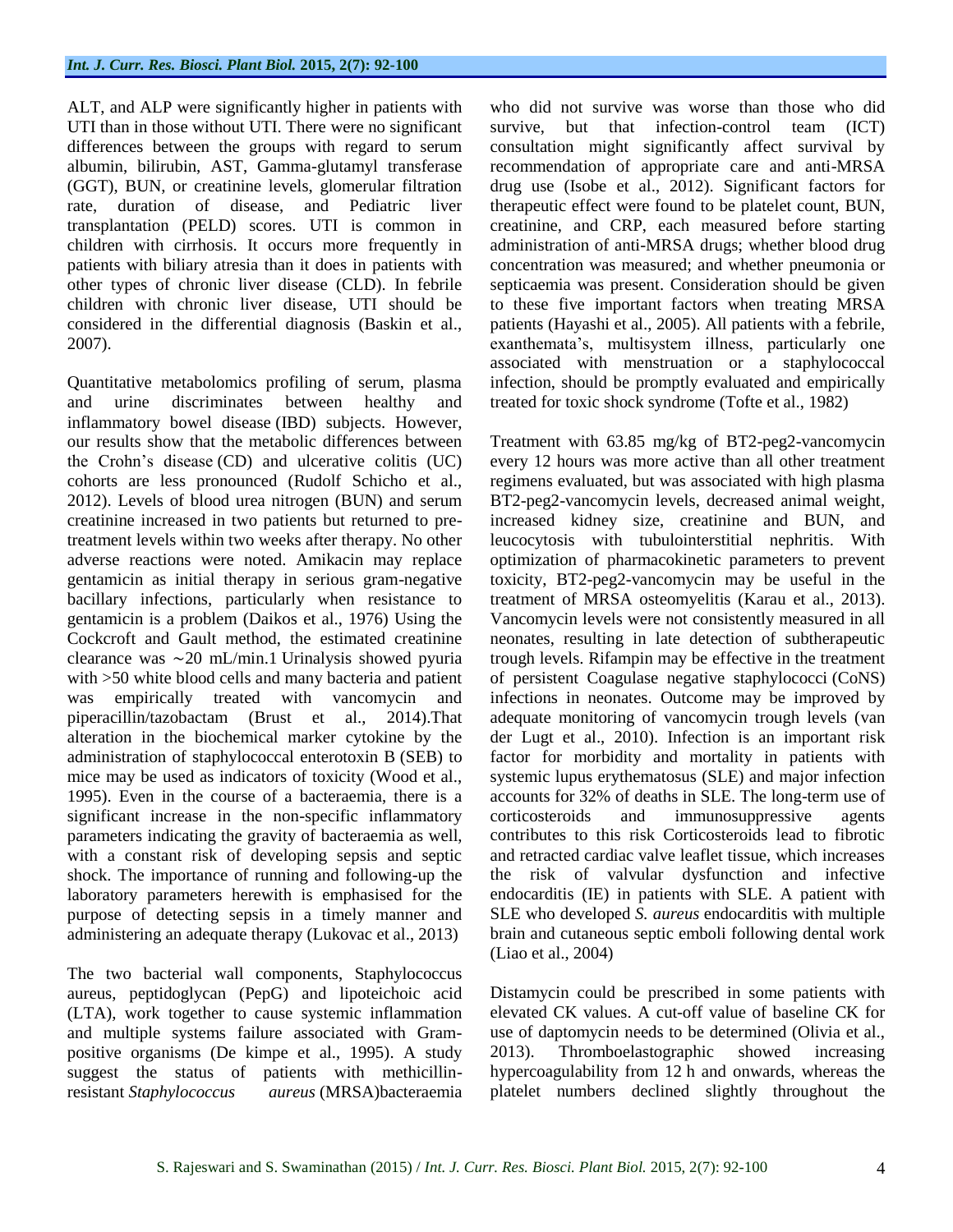experiment. The levels of serum AST and bilirubin were elevated at 24 and 36 h, suggesting that sepsis and severe sepsis were induced as evidenced by dysfunction of the blood clotting system and the liver (Leifsson et al., 2010). The elevation of rectal temperatures and white blood cell counts related well with clinical observations. The serum iron levels proved very helpful in predicting the severity of clinical signs and often dropped before the onset of clinical signs and pyrexia (Varma et al., 1984) Uraemia also indicates a poor prognosis in patients with Pneumococcal pneumonia. Serum (CK) is a simple test that may allow early recognition of *Streptococcus* pneumonia in patients who are at an increased risk for a poor outcome, and permit timely therapeutic intervention (Garcia et al., 2002) Neither postural hypotension nor reflex tachycardia accompanied the therapeutic effect of captopril. BUN, serum creatinine and creatinine clearance did not change significantly after therapy in either study group. Three days after initiating treatment, the 24 h urinary catecholamine output increased significantly in children who received captopril but did not change in children treated with furosemide and reserpine (Morsi et al., 1992)

A provisional diagnosis of meningococcal septicaemia was made and on microbiological advice treatment was commenced with a third generation cephalosporin and teicoplanin by intravenous route. Vital parameters were supported with intravenous fluids and oxygen therapy by mask. Intake output chart was strictly maintained (Madhusudhan et al., 2007). Bacterial infections are a serious complication of end-stage liver disease (ESLD) that occurs in 20% to 60% of patients. Ascitic fluid in patients with peritonitis showed a median white blood cell count of 466 cells/mm(3) (range, 250-12,822 cells/mm(3)), with 66% polymorphs, protein of 0.9 gm/dL, and albumin of 0.4 gm/dL. *Streptococcus salivarius* may cause primary bacteremia and spontaneous bacterial peritonitis (SBP) in liver transplantation candidates despite quinolone prophylaxis (Gautam et al., 2007).

Portal vein thrombosis is a rare complication of inflammatory bowel disease and has been described in only 10 patients thus far. Multiple etiologic factors may be responsible in relation to inflammatory bowel disease, such as hypercoagulability, thrombocytosis and abdominal sepsis. In patients with inflammatory bowel disease, unexplained sepsis and abnormal liver function tests, the possibility of an acute portal vein thrombosis should be considered and investigated, because

unrecognised it may have serious long-term complications (Mijnhout et al., 2004) Pulmonary infection with *Streptococcus milleri* may result in considerable morbidity and mortality, and is characterised by a strong male predominance, nonspecific symptoms (often without toxicity), the presence of predisposing factors, pleural loculation, pneumothorax, and a protracted stay in hospital (Wong et al., 1995).

The mean PCT level was0.374, 0.105 and 0.02 ng/mL in the Streptococcal, nonbacterial tonsil opharyngitis and control groups, respectively. PCT had a greater specificity than CRP for detection of bacterial tonsil opharyngitis (Elsammak et al., 2006) The Centor criteria and the streptococcal rapid antigen detection test (RADT) are commonly used to differentiate sore throat patients with group A streptococci (GAS) from patients with other pathogens. The sensitivity, specificity, and area under the curve of the RADT were higher than those of the 4 measured infection markers in the differentiation between GAS and non-GAS acute tonsillitis patients. The infection markers did not increase the diagnostic accuracy when added to the Centor score and RADT. When RADT is not available, measurement of CRP or absolute neutrophil count (ANC) may increase the diagnostic accuracy in the detection of GAS-positive patients (Christensen et al., 2014) Biomarker levels vary depending on the clinical status. However, the identification of the etiology of infectious exacerbation by means of circulating biomarkers is encouraging, but its main disadvantage is the absence of a microbiological gold standard, to definitively demonstrate their value. High biomarker levels during an exacerbation episode correlate with the short-term prognosis, and therefore their measurement can be useful for chronic obstructive pulmonary disease (COPD) management (Lacoma et al., 2011).

The sensitivity was 94.4% for PCT (cutoff: 1.5 ng/mL) and  $91.9\%$  for CRP (cutoff: 100 mg/L). A value  $0.5$ ng/mL of PCT ruled out P-CAP in >90% of cases (negative likelihood ratio: 0.08). Conversely, a PCT value≥1.5 ng/mL associated with a positive pneumococcal urinary antigen had a diagnostic probability for P-CAP of almost 80% (positive likelihood ratio: 4.59).PCT and CRP are reliable predictors of P-CAP. Low cutoff values of PCT allow identification of children at low risk of P-CAP. The association of elevated PCT or CRP with a positive pneumococcal urinary antigen is a strong predictor of P-CAP (Galetto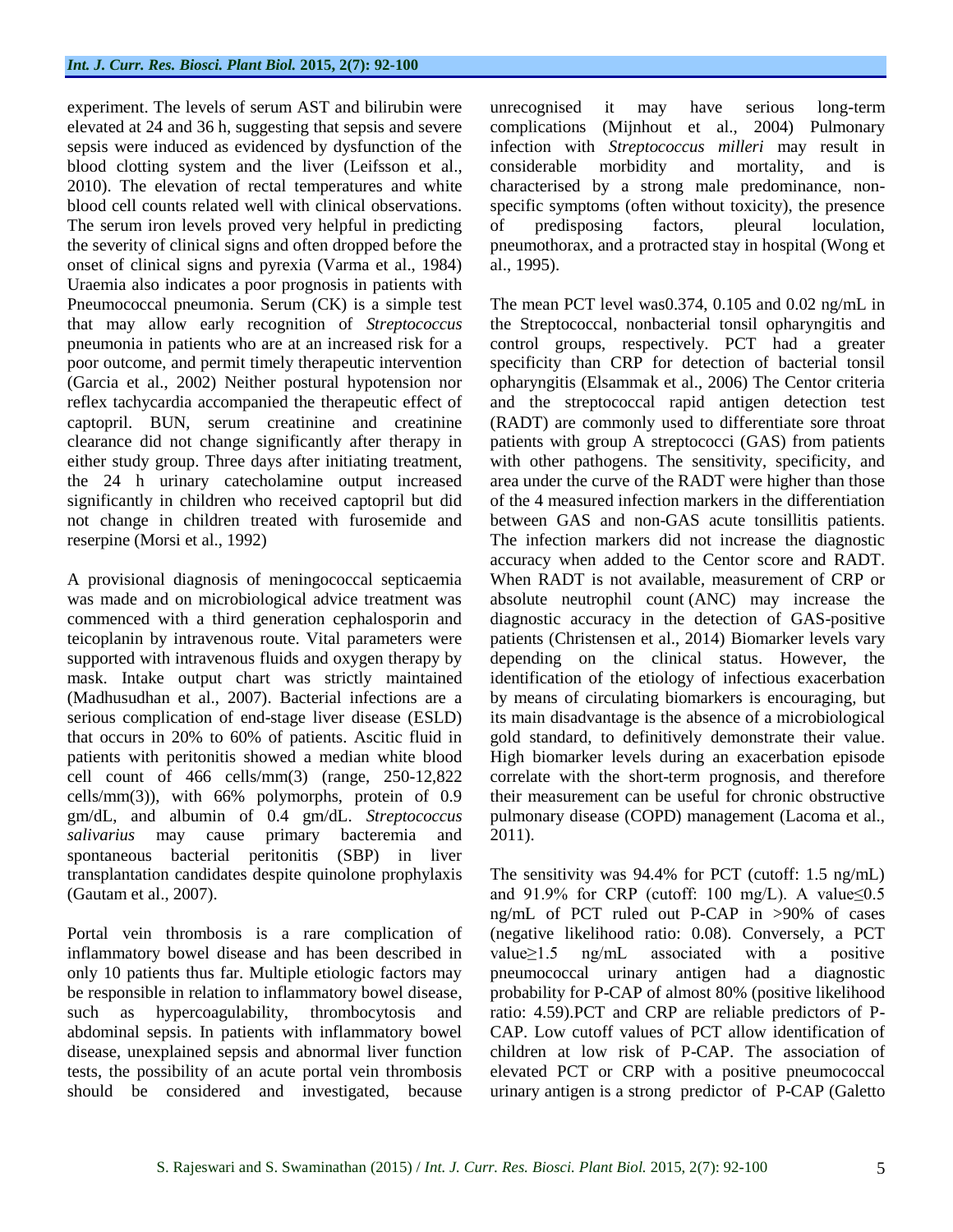et al., 2013). SP septicaemia is commonly seen in children aged under 2 years. The most common clinical manifestation is fever, accompanied by elevated WBC, CRP and PCT levels, and it is usually complicated by pulmonary or brain infection. Resistance to multiple antibiotics is very common in SP strains, so it is important to properly use antibiotics according to drug sensitivity test results. Patients who receive active treatment have a good clinical outcome (Su et al., 2013). In EBV patients under age 5 years, plasma PCT was normal, whereas ESR, WBC count, and CRP concentrations overlapped those found in severe bacterial infections. There is need for a study of a different design to assess the utility of a diagnostic test. Further studies of diagnostic accuracy performed prospectively with large samples are required to confirm these findings (Matesanz et al., 2003).

In a secondary analysis of all 51 study neonates, CRP and PCT did not provide additional benefit over neutrophil values (NV) in differentiating neonates with pneumonia. Four days of AT appears to be adequate for selected term neonates with pneumonia; however, 2 days of AT appears to be inadequate for this population. Relative to NV, CRP and PCT appear to have a limited role (William et al., 2003). Procalcitonin and CRP alone and their combination had a moderate ability to detect pneumonia of mixed bacterial infection during the 2009 H1N1 pandemic. Considering high specificity, combination of low CRP and PCT result may suggest that pneumonia is unlikely to be caused by mixed bacterial infection (Ahn et al., 2011). Although PCT testing may not currently be available at many institutions, its superior ability to distinguish bacterial infection from other causes of inflammation makes it a useful tool in the evaluation of hospitalized children, and it most likely will soon augment or replace other inflammatory markers. Pediatric hospitalists will need to learn the indications, cutoffs, and nuances of this new tool (Behere and Garber, 2013).

Serum procalcitonin level has a better diagnostic and prognostic value than CRP or leukocyte counts to distinguish between bacterial and viral meningitis. It is also a good indicator of the efficacy of treatment of bacterial meningitis (Alkholi et al., 2011).

Its addition to Pneumonia Severity Index (PSI) and CURB-65 significantly improved their prognostic accuracy. A MR-proADM cut-off of 0.646 nmol·L<sup>-1</sup> identified 92% of patients scored as PSI classes IV and V as high risk. MR-proADM outcome prediction power was not affected by different aetiologies. Midregional Proadreno medullin (MR-proADM) MRproADM has high short- and long-term prognostic accuracy, and increases the accuracy of clinical scores. The prognostic value of MR-proADM is not modified by different possible CAP aetiologies (Bello et al., 2012). The linear correlation between plasma PCT concentrations and the four categories was much stronger than in the case of CRP (Spearman's rho, 0.73 vs. 0.41; *p*<0.05). A rise in sepsis-related organ failure assessment score was related to a higher median value of PCT but not CRP. PCT is a better marker of sepsis than CRP. The course of PCT shows a closer correlation than that of CRP with the severity of infection and organ dysfunction (Luzzani et al., 2003).

#### **Conclusions**

The contents of this review article presents the latest research findings on the role of biochemical tests as additional laboratory diagnostic tools in the diagnosis of Bacteraemia. The important biochemical tests recommended as per the contents of this review article are: AST and ALT for liver function, BUN and creatinine for kidney function, AST, CK, LDH for cardiac function and PCT, CRP as clinically useful inflammatory markers, their merits and demerits in various types of bacterial infection. This contents found in this review article will be very useful for researchers to explore more research in this filed to establish additional diagnostically useful markers for every type of bacterial infection.

#### **References**

- Ahn, S., Kim, W. Y., Kim, S.-H., Hong, S., Lim, C.-M., Koh, Y., Lim, K. S. and Kim, W., 2011. Role of procalcitonin and C-reactive protein in differentiation of mixed bacterial infection from 2009 H1N1 viral pneumonia. Influenza Other Respirat. Viruses 5, 398–403.
- Akpinar, E. E., Hosgun, D., Doganay, B., Gulhan, M., 2013. The role of albumin level and blood urea nitrogen/ albumin ratio in prediction of prognosis of community acquired pneuomonia. J. Pulm. Respir. Med. 3(5).
- Alkholi, U.M., Nermin Abd Al-monem, Ayman A Abd El-Azim., Mohamed., H.S., 2011. Serum procalcitonin in viral and bacterial meningitis. J. Glob. Infect. Dis. 3(1), 14-18.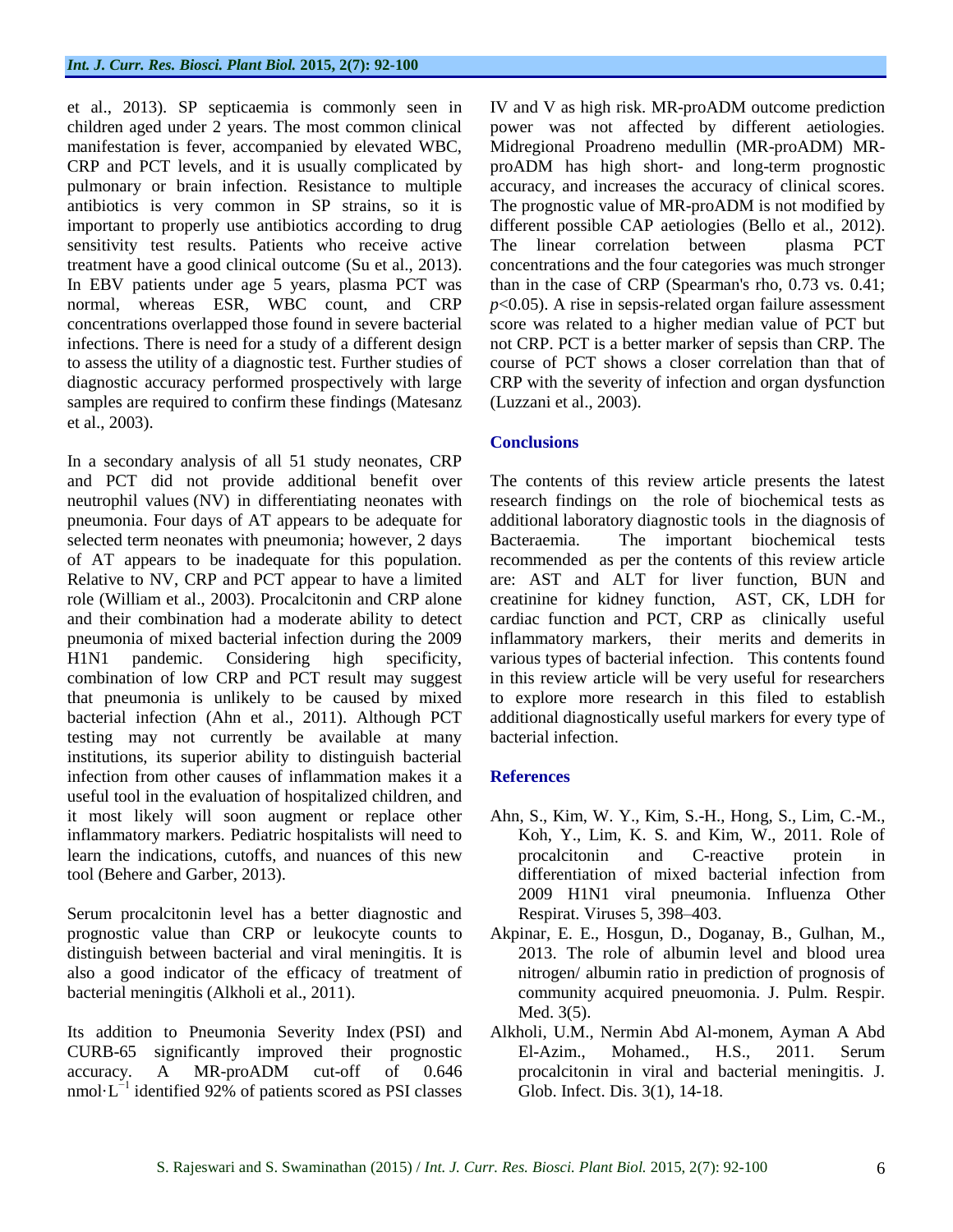- Baskin, E., Ozçay, F., Sakalli, H., Agras, P.I., Karakayali, H., Canan, O., Haberal, M., 2007. Frequency of urinary tract infection in pediatric liver transplantation candidates. Pediatr. Transplant. 11(4), 402-407.
- Behere, S., Garber, M.D., 2013. Community-acquired Pneumonia: Judicious use of antibiotics or treatment failure? Hospital Paediatr. 3(2), 180-181.
- Bello, S., Lasierra, A.B., Mincholé, E., Fandos, S., Ruiz, M.A., Vera, E., de Pablo, F., Ferrer, M., Menendez, R., Torres, A., 2012. Prognostic power of proadreno medullin in community-acquired pneumonia is independent of aetiology. Eur. Respirat. J. 39, 1144- 1155.
- Brust, A., Evans, A., Plemmons, R., 2014. Favourable outcome in the treatment of carbapenem-resistant Enterobacteriaceae urinary tract infection with highdose tigecycline. J. Antimicrob. Chemother. 69(10), 2875-2876.
- Christensen, A.M., Thomsen, M.K., Ovesen, T., Klug, T.E., 2014. Are procalcitonin or other infection markers useful in the detection of group A streptococcal acute tonsillitis? Scand. J. Infect. Dis. 46(5), 376-383.
- Conway, S.P., Pond, M.N., Watson, A., Etherington, C., Robey, H.L., Goldman, M.H., 1997. Intravenous colistinsulphomethate in acute respiratory exacerbations in adult patients with cystic fibrosis. Thorax. 2(11), 987-993.
- Daikos, G.K., Kosmidis, J.C., Hamilton-Miller, J.M., Brumfitt, W., 1976. Amikacin in treatment of infections caused by gram-negative bacteria resistant to gentamicin and other aminoglycosides: clinical and bacteriologic results. J. Infect. Dis. 134, 286- 290.
- De Kimpe, S.J., Kengatharan, M., Thiemermann, C., Vane, J.R., 1995. The cell wall components peptidoglycan and lipoteichoic acid from *Staphylococcus aureus* act in synergy to cause shock and multiple organ failure. Proc. Nat. Acad. Sci. 24, 92(22), 10359-63.
- De, M. H., Baveja, S., Manglani, M.V., 2009. *Pseudomonas* diarrhea in a child suffering from acute lymphatic leukemia Ind. J. Med. Paediat. Oncol. 30(4), 147-148
- Elsammak, M., Hanna, H., Ghazal, A., Edeen, F.B., Kandil, M., 2006. Diagnostic value of serum procalcitonin and C-reactive protein in Egyptian children with streptococcal tonsillopharyngitis. Pediatr. Infect. Dis. J. 25(2), 174-176.
- Falagas, M.E., Rizos, M., Bliziotis, I.A., Rellos, K.,

Kasiakou, S.K., Michalopoulos, A., 2005. Toxicity after prolonged (more than four weeks) administration of intravenous colistin. BMC Infect. Dis. 5, 1.

- Funada, H., Matsuda, T., Okada, Y., 1995. Jaundice associated with *Pseudomonas aeruginosa* bacteremia complicating acute leukemia. Intern. Med. 34(2), 100-103.
- Galetto-Lacour, A., Alcoba, G., Posfay-Barbe, K.M., Cevey-Macherel, M., Gehri, M., Ochs, M.M., Brookes, R.H., Siegrist, C.A., Gervaix, A., 2013. Elevated inflammatory markers combined with positive pneumococcal urinary antigen are a good predictor of pneumococcal community-acquired pneumonia in children. Pediatr. Infect. Dis. J. 32(11), 1175-1179.
- Garcia, M.C., Ebeo, C.T., Byrd, R.P., Roy, T.M., 2002. Rhabdomyolysis associated with pneumococcal pneumonia: an early clinical indicator of increased morbidity? Tenn. Med. 95(2), 67-69.
- Gautam, M., Chopra, K.B., Douglas, D.D., Stewart, R.A., Kusne, S., 2007. *Streptococcus salivarius* bacteremia and spontaneous bacterial peritonitis in liver transplantation candidates. Liver Transpl. 13(11),1582-1588.
- Hayashi, H., Matsuzaki, T., Saito, A., Shimizu, M., Matsumoto, Y., 2005. Factors influencing neonatal therapeutic effect of anti-MRSA drugs. Int. J. Clin. Pharmacol. Ther. 43(7), 311-317.
- Isobe, M., Uejima, E., Seki, M., Yamagishi, Y., Miyawaki, K., Yabuno, K., Masaoka, M., Hamaguchi, S., Yoshioka, N., Tomono, K., 2012. Methicillin-resistant *Staphylococcus aureus* bacteremia at a university hospital in Japan. J. Infect. Chemother. 18(6), 841-847.
- Karau, M.J., Schmidt-Malan, S.M., Greenwood-Quaintance, K.E., Mandrekar, J., Cai, J., Pierce, W.M., Merten, K., Patel, R., 2013.Treatment of Methicillin-resistant *Staphylococcus aureus* experimental osteomyelitis with bone-targeted vancomycin. Springer Plus. 2, 329.
- Kholoud, M.K.A., Iman, E.H., Rasha, S.S.A., Soha, 2013. The effect of experimental streptococcus infection in myocarditis on some biochemical and inflammatory markers in albino rats. Afr. Health Sci. 13(4), 1062–1070.
- Kumar, L., Chhibber, S., Harjai, K., 2014. Zingerone suppresses liver inflammation induced by antibiotic mediated endotoxemia through down regulating hepatic mRNA expression of inflammatory markers in *Pseudomonas aeruginosa* peritonitis mouse model. PLoS One 9(9), e106536.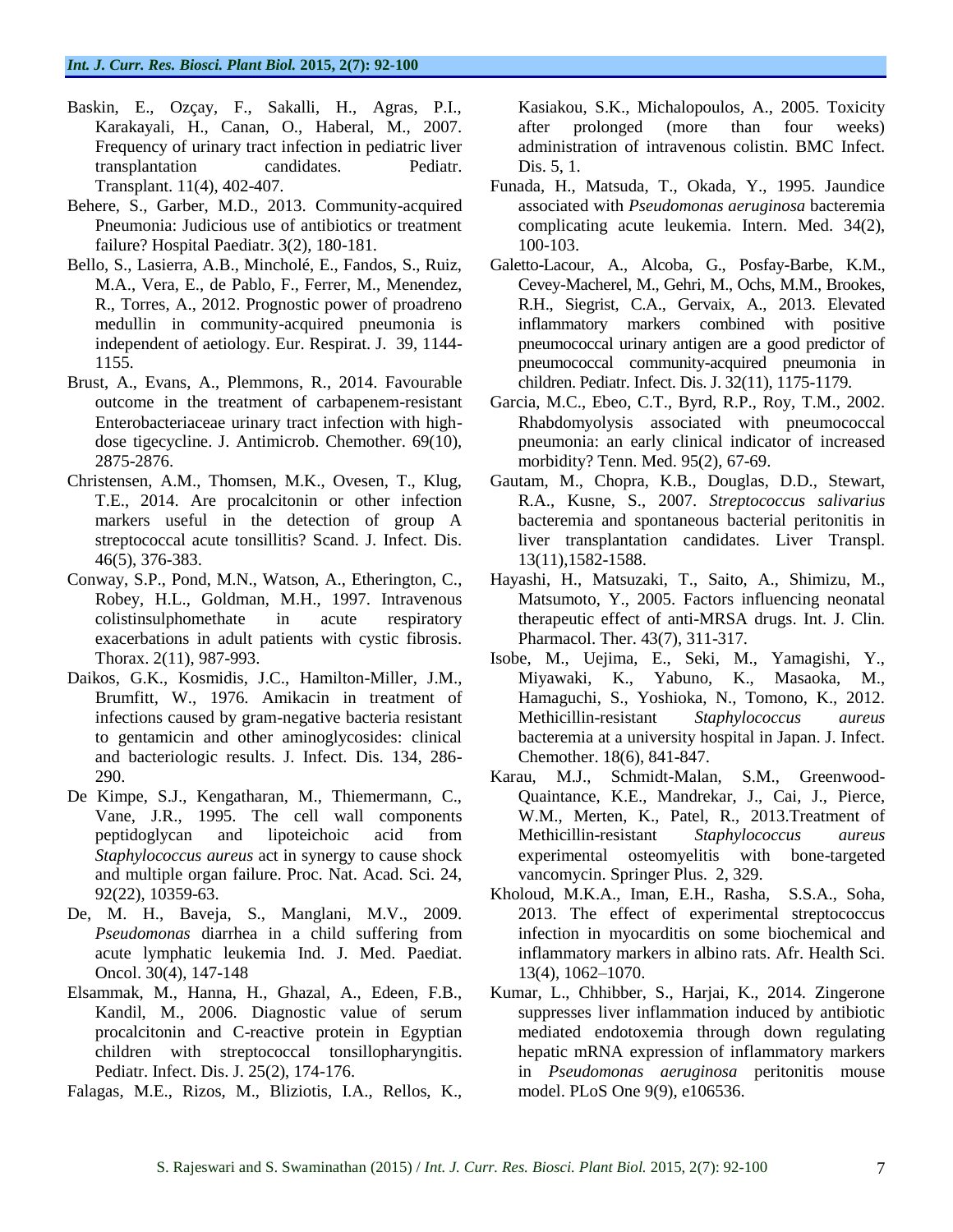- Lacoma, A., Prat, C., Andreo, F., Lores, L., Ruiz-Manzano, J., Ausina, V., Domínguez, J., 2011. Value of procalcitonin, C-reactive protein, and neopterin in exacerbations of chronic obstructive pulmonary disease. Int. J. Chron. Obstruct. Pulmon. Dis. 6, 157- 169.
- Langenberg, C., Wan, L., Bagshaw, S.M., Egi, M., May, C.N., Bellomo, R., 2006. Urinary biochemistry in experimental septic acute renal failure. Nephrol. Dial. Transplant. 21(12), 3389-3397.
- Leifsson, P.S., Iburg, T., Jensen, H.E., Agerholm, J.S., Kjelgaard-Hansen, M., Wiinberg, B., Heegaard, P.M.H., Astrup, L.B., Olsson, A.E., Skov, M.G., Aalbæk, B., Nielsen, O.L., 2010. Intravenous inoculation of *Staphylococcus aureus* in pigs induces severe sepsis as indicated by increased hypercoagulability and hepatic dysfunction. FEMS Microbiol. Lett. 309(2), 208–216.
- Li, J.S., Wang, S.F., Qin, J.L., Zhang, H.J., Li, S.Y., Yu, H.B., Wang, F., Liu, S.H., Li, Y., 2009. A model of multiple organ injury induced by *Klebsiella pneumoniae* pneumonia in aged rats. Chin. Crit. Care Med. 21(4), 226-229.
- Liao, C.H., Yao, T., Chung, H.T., Lien, R., 2004. Staphylococcal endocarditis and multiple emboli in a patient with systemic lupus erythematosus. J. Rheumatol. 31, 2305-2306.
- Lukovac, E., Pitic, A., Koluder, N., Hadzovic-Cengic, M., Mostarac, N., Gojak, R., Rusmir, B., 2013. Staphylococcal bacteraemia/sepsis-characteristics of laboratory parameters. Med. Arch. 67(3), 162- 163.
- Luzzani, A., Polati, E., Dorizzi, R., Rungatscher, A., Pavan, R., Merlini, A., 2003. Comparison of procalcitonin and C-reactive protein as markers of sepsis. Crit. Care Med. 31(6), 1737-1741.
- Lynn, M., Lotz, L., 1984. Biochemical alterations in the mouse induced by *Pseudomonas aeruginosa* and its slime glycolipoprotein. Br. J. Exp. Pathol. 65(2), 275–281.
- Mackenzie, I., Woodhouse, J., 2006. C-reactive protein concentrations during bacteraemia: A comparison between patients with and without liver dysfunction. Intensive Care Med. 32(9), 1344-1351.
- Madhusudhan, T.M., Sambamurthy, S., Williams, E., Ian, C.S., 2007. Surviving streptococcal toxic shock syndrome: a case report. J. Med. Case Rep. 1, 118.
- Malekinejad, H., Nikibakhsh, A., Gholizadeh-Soltani, S., Farshid, A., 2012. Interaction between gentamicin and mycophenolatemofetil in experimentally induced pyelonephritis. Ind. J. Nephrol. 22(1), 26–32.
- Matesanz, J.L., Fernandez, E., Fernandez, J.M., Viejo, G., 2003. Plasma procalcitonin and C-reactive protein concentrations in pediatric patients with Epstein–Barr virus infection. Clin. Chem. 49(12), 2103-2104.
- Mijnhout, G.S., Klinkenberg, E.C., Lycklama, G., Linskens, R., Meuwissen, S.G., 2004. Sepsis and elevated liver enzymes in a patient with inflammatory bowel disease: think of portal vein thrombosis. Dig Liver Dis. 36(4), 296-300.
- Morgan, D.B., Carver, M.E., Payne, R.B., 1977. Plasma creatinine and urea: creatinine ratio in patients with raised plasma urea. Br. Med. J. 8, 2(6092), 929– 932.
- Morsi, M.R., Madina, E.H., Anglo, A.A., Soliman, A.T., 1992. Evaluation of captopril versus reserpine and frusemide in treating hypertensive children with acute post-streptococcal glomerulonephritis. Acta Paediatr. 81(2), 145-149.
- Müller, B., Harbarth, S., Stolz, D., Bingisser, R., Mueller, C., Leuppi, J., Nusbaumer, C., Tamm, M., Christ, M., 2007. Diagnostic and prognostic accuracy of clinical and laboratory parameters in communityacquired pneumonia. BMC Infect. Dis. 7, 10.
- Nowak, U., Gill, K., Skamene, E., Newkirk, M.M., 2007. Rheumatoid factor induction in murine models of liver injury. Clin. Exp. Immunol. 147(2), 324-329.
- Olivia, F., Olatz, U., Sonia, L., Merce, E., Nuria, B., Santiago, G., 2013. Normalization of creatine kinase values in a case of rhabdomyolysis during daptomycin treatment. Indian J. Pharmacol. 45(2), 193-194.
- Schicho, R., Shaykhutdinov, R., Ngo, J., Nazyrova, A., Schneider, C., Panaccione, R., Kaplan, G.G., Vogel, H.J., Storr, M., 2012. Quantitative metabolomic profiling of serum, plasma, and urine by  $H$  NMR Spectroscopy discriminates between patients with inflammatory bowel disease and healthy individuals. J. Proteome Res. 11(6), 3344–3357.
- Schlackow, I., Stoesser, N., Walker, A.S., Crook, D.W., Peto, T.E., Wyllie, D.H., 2012. Infections in Oxfordshire Research Database Team. Increasing incidence of *Escherichia coli* bacteraemia is driven by an increase in antibiotic-resistant isolates: electronic database study in Oxfordshire 1999-2011. J. Antimicrob. Chemother. 67(6), 1514-1524.
- Smith, A.L., Ramsey, B.W., Hedges, D.L., Hack, B., Williams-Warren, J., Weber, A., Gore, E.J., Redding, G.J., 1989. Safety of aerosol tobramycin administration for 3 months to patients with cystic fibrosis. Pediatr. Pulmonol. 7(4), 265-271.